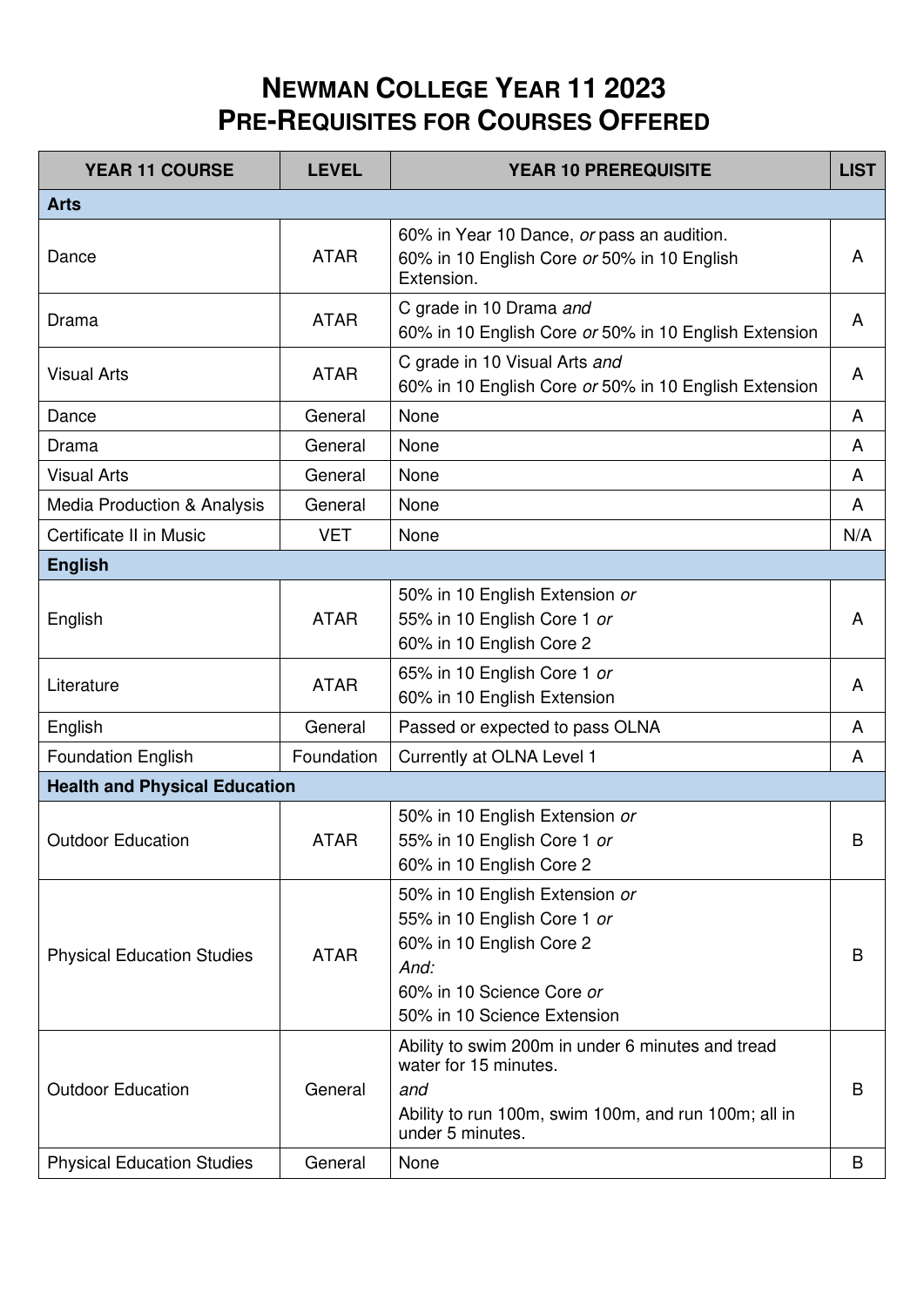| <b>YEAR 11 COURSE</b>                        | <b>LEVEL</b> | <b>YEAR 10 PREREQUISITE</b>                                                                        | <b>LIST</b> |  |  |
|----------------------------------------------|--------------|----------------------------------------------------------------------------------------------------|-------------|--|--|
| <b>Humanities</b>                            |              |                                                                                                    |             |  |  |
| Economics                                    | <b>ATAR</b>  | 60% in 10 Humanities Extension, or<br>75% in 10 Humanities Core                                    | A           |  |  |
| Geography                                    | <b>ATAR</b>  | 60% in 10 Humanities Extension, or<br>75% in 10 Humanities Core                                    | A           |  |  |
| <b>Modern History</b>                        | <b>ATAR</b>  | 60% in 10 Humanities Extension, or<br>75% in 10 Humanities Core                                    | A           |  |  |
| Politics and Law                             | <b>ATAR</b>  | 60% in 10 Humanities Extension, or<br>75% in 10 Humanities Core                                    | A           |  |  |
| <b>Business Management and</b><br>Enterprise | <b>ATAR</b>  | 60% in 10 Humanities Extension, or<br>75% in 10 Humanities Core                                    | A           |  |  |
| <b>Business Management and</b><br>Enterprise | General      | None                                                                                               | A           |  |  |
| <b>Languages</b>                             |              |                                                                                                    |             |  |  |
| Italian: second language                     | <b>ATAR</b>  | 60% in 10 Italian                                                                                  | A           |  |  |
| <b>Mathematics</b>                           |              |                                                                                                    |             |  |  |
| <b>Mathematics Applications</b>              | <b>ATAR</b>  | 60% in 10 Maths Core 1 or<br>Completion of Year 10 Maths Extension 1 or 2                          | B           |  |  |
| <b>Mathematics Methods</b>                   | <b>ATAR</b>  | 55% in 10 Maths Extension 1 or<br>80% in 10 Maths Extension 2                                      | B           |  |  |
| <b>Mathematics Specialist</b>                | <b>ATAR</b>  | 65% in 10 Maths Extension 1 or<br>85% in 10 Maths Extension 2 with Leader of Learning<br>approval. | B           |  |  |
| <b>Mathematics Essential</b>                 | General      | 80% in 10 Maths General or<br>Completion of 10 Maths Core 1 or 2.                                  | B           |  |  |
| <b>Mathematics Foundation</b>                | Foundation   | Currently at OLNA Level 1 or 2                                                                     | B           |  |  |
| <b>Pathways and Careers</b>                  |              |                                                                                                    |             |  |  |
| <b>Career and Enterprise</b>                 | General      | None                                                                                               | A           |  |  |
| <b>EDGE Program</b>                          | N/A          | Academic support program.<br>Student eligibility determined by Leader of Wellbeing.                | N/A         |  |  |
| <b>Religious Education</b>                   |              |                                                                                                    |             |  |  |
| Religion and Life                            | <b>ATAR</b>  | 75% in 10 Religious Education Core or<br>65% in 10 Religious Education Extension                   | A           |  |  |
| Religion and Life                            | General      | None                                                                                               | A           |  |  |